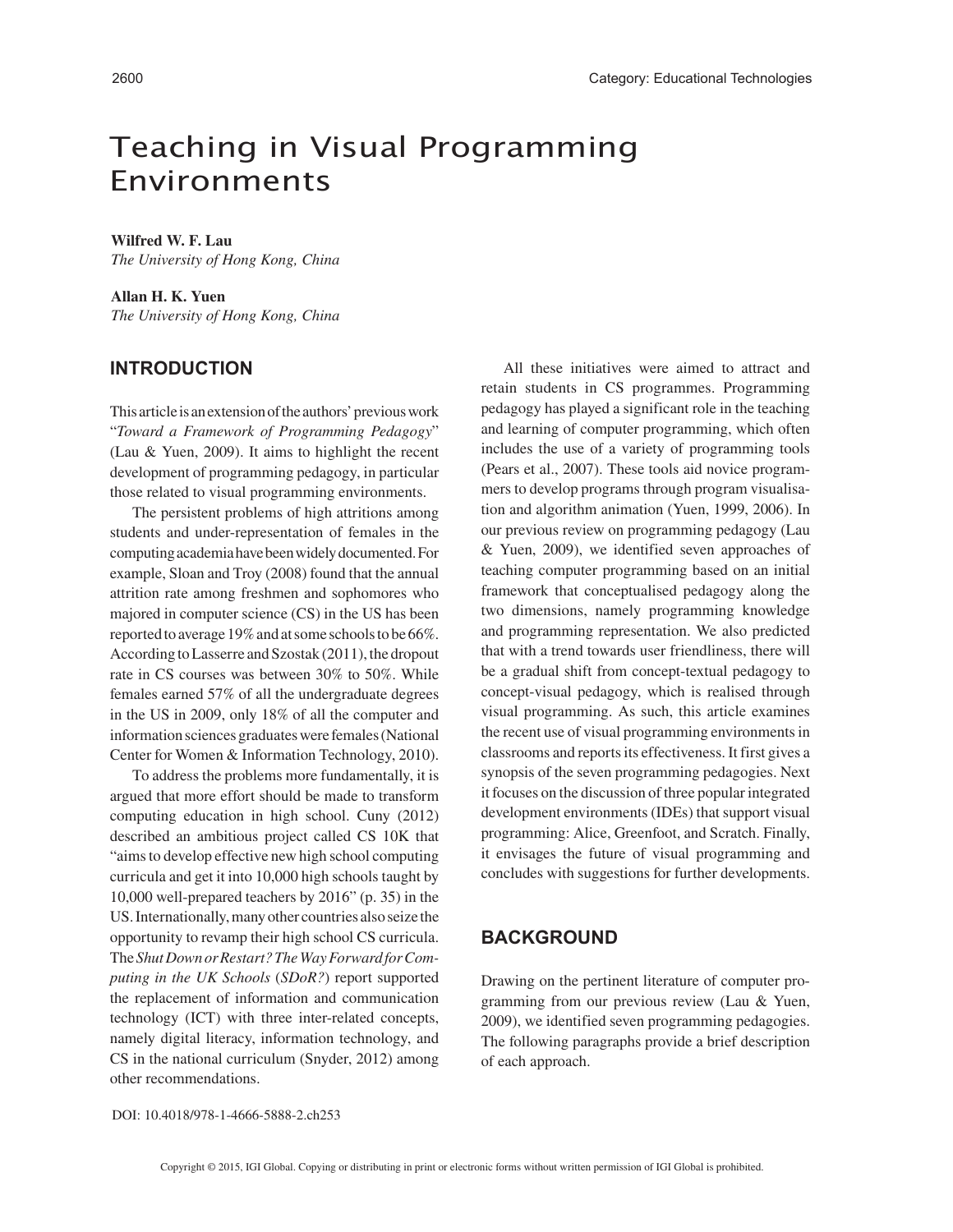The structured programming approach was intended to "support the production of correct, understandable programs which are easy to modify and maintain" (Freiburghouse & Liskov, 1973, p. 5). Control structures of sequence, selection, and repetition were allowed while the use of the GOTO statement was not encouraged (Dijkstra, 1968). A top-down design method was adopted to facilitate the development of a structured program. Programs were improved successively through stepwise refinement. The problem solving approach consisted of four steps, namely understanding, designing, writing, and reviewing in developing a program (Barnes, Fincher, & Thompson, 1997). Thompson (1997) claimed that using the approach, "a novice can make substantial progress in completing a programming task before beginning to write any program code" (p. 324). Gries (1974) argued that it was pedagogically unsound to assume that students should have learnt programming after providing them with tools and examples. He suggested the four-phase process of problem solving by Polya (1957) in order to address this problem.

The software development approach integrated both the problem solving skills and the programming skills needed into a single process, and thus gave a framework for beginning students (Deek, 1999). Deek (1999) noted three types of difficulties faced by students when learning to program: (1) deficiencies in problem solving strategies and tactical knowledge; (2) ineffective pedagogy of programming instruction; and (3) misconceptions about syntax, semantics, and pragmatics. It was shown that this approach helped to address all the three types of difficulties. The small programming approach reduced cognitive load on novices by programming in a "small" scale. Programming by Number enabled students to start programming in a step-by-step manner with the flexibility in the design of the solution to a problem (Glaser, Hartel, & Garratt, 2000). Brusilovsky, Kouchnirenko, Miller, and Tomek (1994) proposed three approaches of teaching introductory programming, namely the incremental approach, the mini-language approach, and the sub-language approach. These three approaches offered simple and small language subsets and a visually attractive metaphor embedded in a context-rich environment to facilitate novices learning to program. The language teaching approach argued that research in the learner strategies in second language pedagogy may reveal

insights into programming pedagogy (Baldwin & Macredie, 1999). Deek and Friedman (2001) noted that the common element that exists in both domains (problem solving and program development) suggested "new ways for students to transfer skills between domains" (p. 9).

The learning theory approach emphasised the importance of learning theory in programming education. In the assessment of programming performance, Lister and Leaney (2003) recommended a criterionreferencing approach to grading, in which explicit and clear criteria were set for each grade with reference to the Bloom's Taxonomy of Educational Objectives (Bloom, 1956). Macfarlane and Mynatt (1988) investigated the effectiveness of advance organizer in teaching the syntax of arrays. While the experimental and control groups did not differ on syntactic knowledge (near transfer), the experimental group performed best in semantic knowledge (far transfer).

# **TEACHING WITH VISUAL PROGRAMMING**

Jimenez-Peris, Pareja-Flores, Patino-Martinez, and Velazquez-Iturbide (2000) made the prediction of a day in a 2020 university that "current lab programming environments are truly educational, and they are highly visual and intuitive. They detect and accurately diagnose most errors…" (p. 132). As we enter the second decade of the millennium, it is increasingly apparent that visual programming with the support of IDEs has become a trend, and has brought new impetus and learning experiences to students, specifically for school children who are easily allured by the mediarich culture.

Davies, Polack-Wahl, and Anewalt (2011) surveyed the environments (command-line environment, an IDE, or both) that students used for programming in the US, and found that while 15% of the students used command-line environment for both CS1 and CS2 courses, 47% and 40% used graphical IDE for CS1 and CS2 courses respectively. Mason, Cooper, and de Raadt (2012) reported that with regard to the environments/tools being used for introductory programming courses, there has been "the movement away from using text editors and command line compilers only -from approximately 45% of these instructors using no IDE/